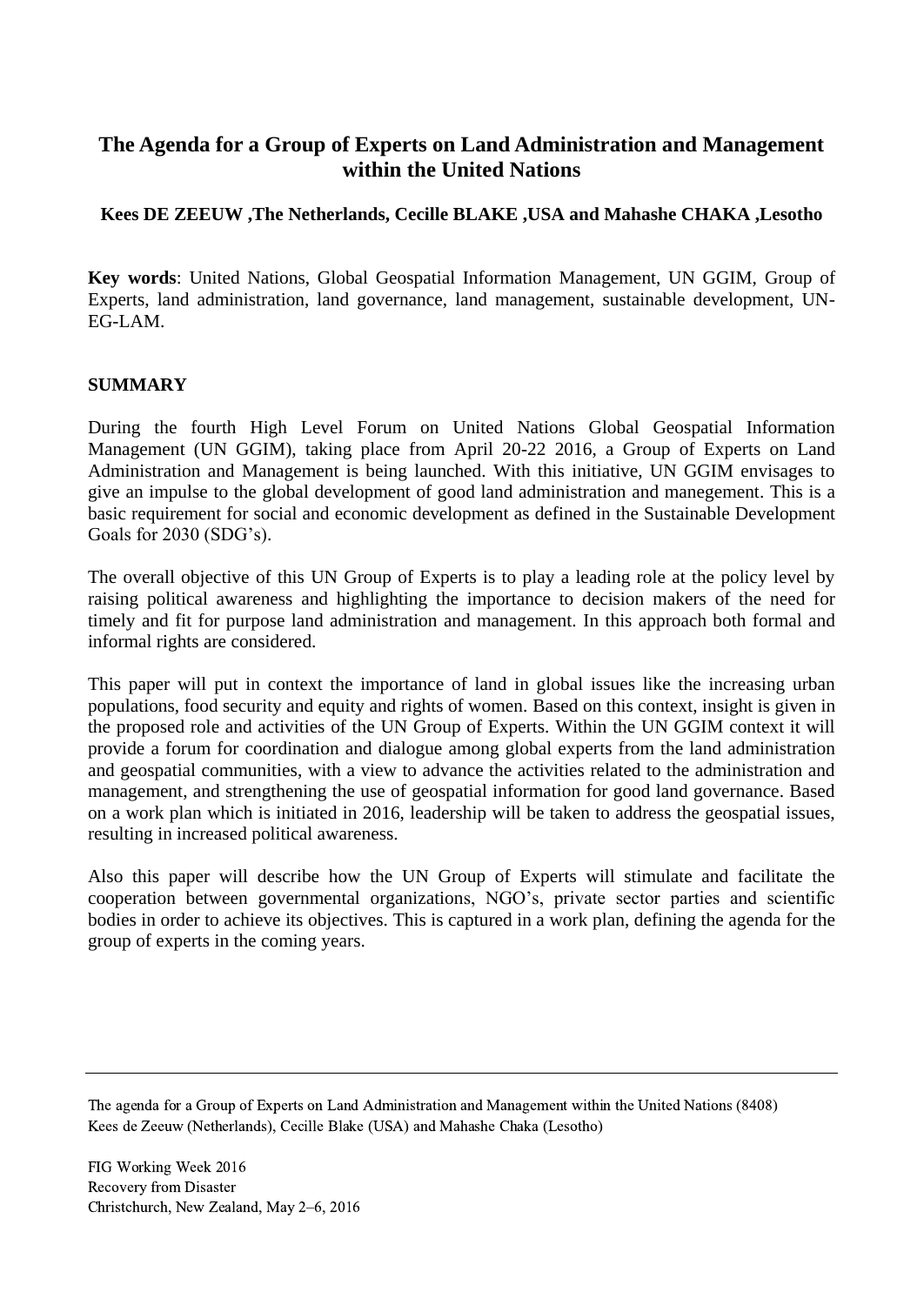# **The Agenda for a Group of Experts on Land Administration and Management within the United Nations**

## **Kees DE ZEEUW ,The Netherlands, Cecille BLAKE ,USA and Mahashe CHAKA ,Lesotho**

#### **1. THE NEED FOR LAND ADMINSTRATION**

The majority of the land area in most developing countries – up to 90 percent in some – is not covered by a formal land record and secure property rights. Approximately 75 percent of the world's population does not have access to formal systems to register and safeguard their land rights. The majority of these are the poor and the most vulnerable in society. Governments must be able to efficiently evaluate and assess situations, formulate strategies, implement and monitor land tenure and registration projects and facilitate the development of transparent and formal land markets that are affordable and sustainable. These functions can only be successfully executed with the use of geospatial information and the application of related information and communication technologies (UN GGIM, 2015).

Land administration is essentially concerned with people-to-land relationship and is thus placebased and people-centric. Good land administration, considering both formal and informal rights of the use and ownership of land, is a basic requirement for social and economic development. The people-to-land relationship has a fundamental role in spatial enablement, where good land governance and management can facilitate government to respond to national and global agendas and achieve sustainable development. Place or location is a key facilitator in decision making, and land administration is identified as an important issue within the domain of the global geospatial information management. The geospatial context not only relates to data management and technological adaption, but also to governance, capacity building and institutional building.

Securing land rights for the world is a challenging but feasible objective. Methods and land tools do exist and develop rapidly, supported by excellent private companies, modern technology and new information and communication possibilities. Land administration is a process of continuous upgrading to higher levels of detail, quality and usability. By adding capacity building to the game, implementation and true action can be generated (De Zeeuw and Lemmen, 2015).

#### **2. LAND ADMINISTRATION IN RELATION TO GEOSPATIAL INFORMATION**

Geospatial information and its management are fundamental to successful land administration and the derived benefits to the economies and overall sustainable development of nations. Furthermore, it is critical to the successful implementation of the Sustainable Development Goals (SDG's) as it is able to provide reliable data on land, including its tenure and dimensions, at local scales. Despite the existence of an array of informed stakeholders working on the subject of land, the United Nations Committee of Experts on Global Geospatial Information Management (UN-GGIM) is

The agenda for a Group of Experts on Land Administration and Management within the United Nations (8408) Kees de Zeeuw (Netherlands), Cecille Blake (USA) and Mahashe Chaka (Lesotho)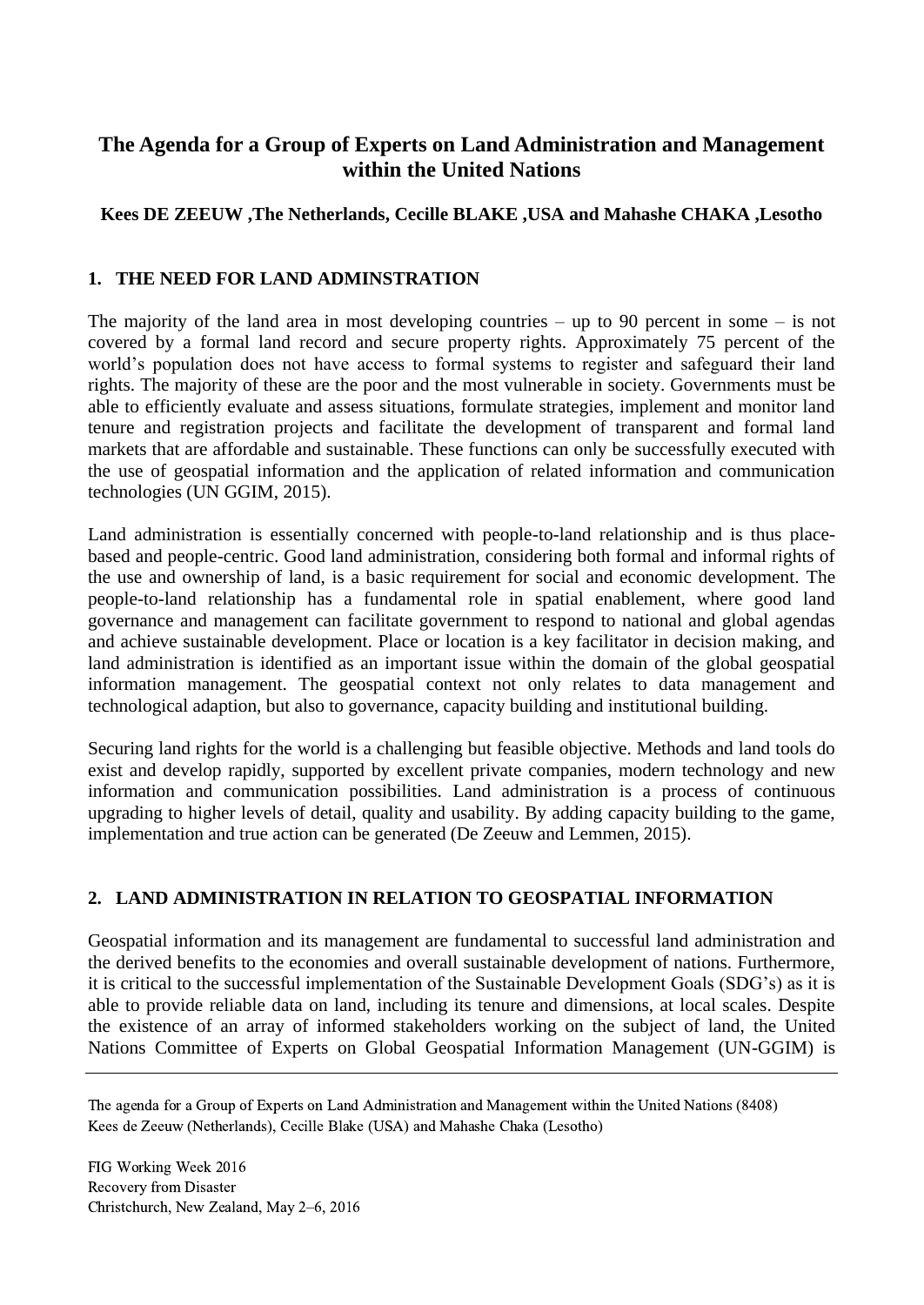positioned to provide policy direction and support for geospatial management more broadly, and land administration more specifically, to Member States. In order to address the theme of land administration globally, the United Nations Group of Experts on Land Administration and Management (UN-GE-LAM) was founded and endorsed by the Committee of Experts of UN-GGIM, at its Fifth Session at UN headquarters in New York in August 2015.

In literature different explanation is given to the terms land governance, land administration and land management. The Group of Experts will refer to used terminology, according to broadly accepted definitions.

Land governance has been defined as policies, processes and institutions by which land, property and natural resources are managed. Sound land governance requires a legal regulatory framework and operational processes to implement policies consistently within a jurisdiction or country, in sustainable ways (Enemark, Bell, Lemmen and McLaren, 2014).

Land administration is described as the process of determining, recording and disseminating information about the relationship between people and land. If ownership is understood as the mechanism through which rights to land are held, we can also speak about land tenure. A main characteristic of land tenure is that it reflects a social relationship regarding rights to land, which means that in a certain jurisdiction the relationship between people and land is recognised as a legally valid one. These recognised rights are in principle eligible for registration, with the purpose being to assign a certain legal meaning to the registered right (e.g. a title). Therefore, land administration systems are not just 'handling geographic information', as they represent a lawfully meaningful relationship amongst people, and between people and land (ISO 19152, 2012).

Land Management is the art or science of making informed decisions about the allocation, use and development of the earth's natural and built resources. It includes resource management, land administration arrangements, land policy and land information management (Williamson, Enemark, Wallace and Rajabifard, 2010).

#### **3. TRENDS AND DEVELOPMENTS**

Land is the single greatest resource in almost all countries. The management of natural resources and administration of ownership and land-use are treated as national development tools, with their policy outcomes often being pivotal for a country's national circumstances. Land administration provides an important infrastructure for an efficient economy; it touches all aspects of people's lives, including their income generation activities and is fundamental for economic growth and poverty reduction. Clear and secure land tenure can improve livelihoods and sustainable management of natural resources, and promote sustainable development and responsible investment that eradicates poverty and food insecurity. Land tenure security guarantees the existence of land rights, ensures protection of rights through legal remedies, and creates land markets that unlocks its potential as an asset and encourages efficient allocation and transactions.

The agenda for a Group of Experts on Land Administration and Management within the United Nations (8408) Kees de Zeeuw (Netherlands), Cecille Blake (USA) and Mahashe Chaka (Lesotho)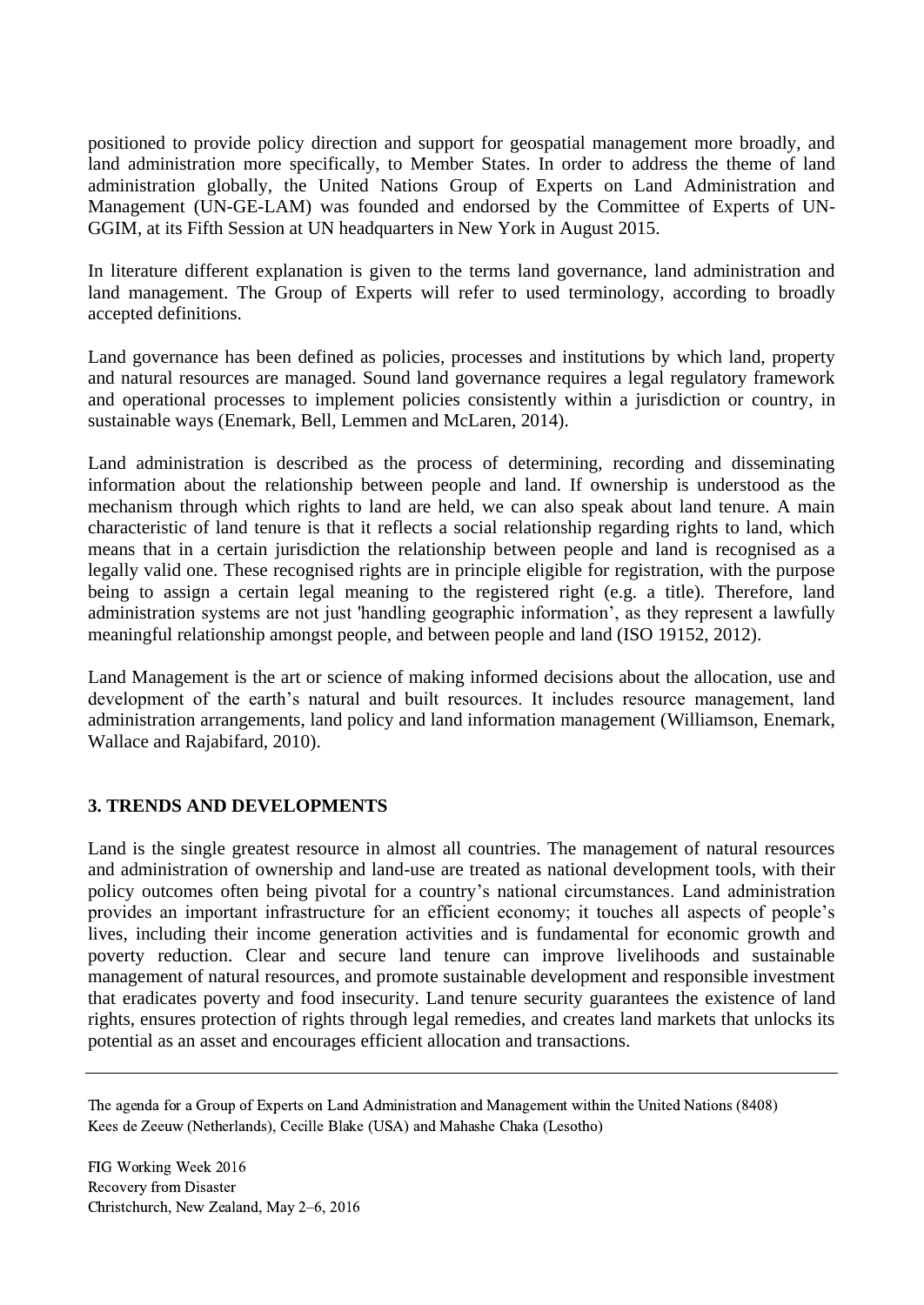A new era in land administration emerges (Lemmen, Bennett, McLaren and Enemark, 2015). One underpinned by a wave of innovative thinking and coupled with quickly maturing, scalable approaches that can be applied globally.

Looking at the trends in the arena of governmental organisations, academia and private sector, it becomes clear that professional worlds converge: Statistics, Geo-sciences, Remote Sensing and Land Administration experts come to together more and more in order to achieve challenging goals like the United Nations Sustainable Development Goals (SDG's).



**Figure 1.** Professional worlds converge.

The World Bank and the International Federation of Surveyors (FIG) jointly promote the fit-forpurpose land administration approach that enables appropriate land administration systems to be built within a relatively short time, at affordable costs, and with the opportunity to upgrade when required. The fit-for-purpose approach recommends the use of 'visual boundaries' to identify the delineation of land rights. There are alternative data acquisition approaches that can be adopted within the context of purpose, budgets and availability of human resources. These range from accurate measurements supported by Continuously Operating Reference Stations (CORS), through total stations and handheld GPS, to the use of a plane table, tape, chain and rope. UAVs are emerging as a promising alternative in cases where only highly accurate data is accepted. Imagery data sources such as Google Maps or Microsoft Virtual Earth can be used, and the inclusion of highresolution data at those sites may be agreed. Administrative data collection can be paper-based or

The agenda for a Group of Experts on Land Administration and Management within the United Nations (8408) Kees de Zeeuw (Netherlands), Cecille Blake (USA) and Mahashe Chaka (Lesotho)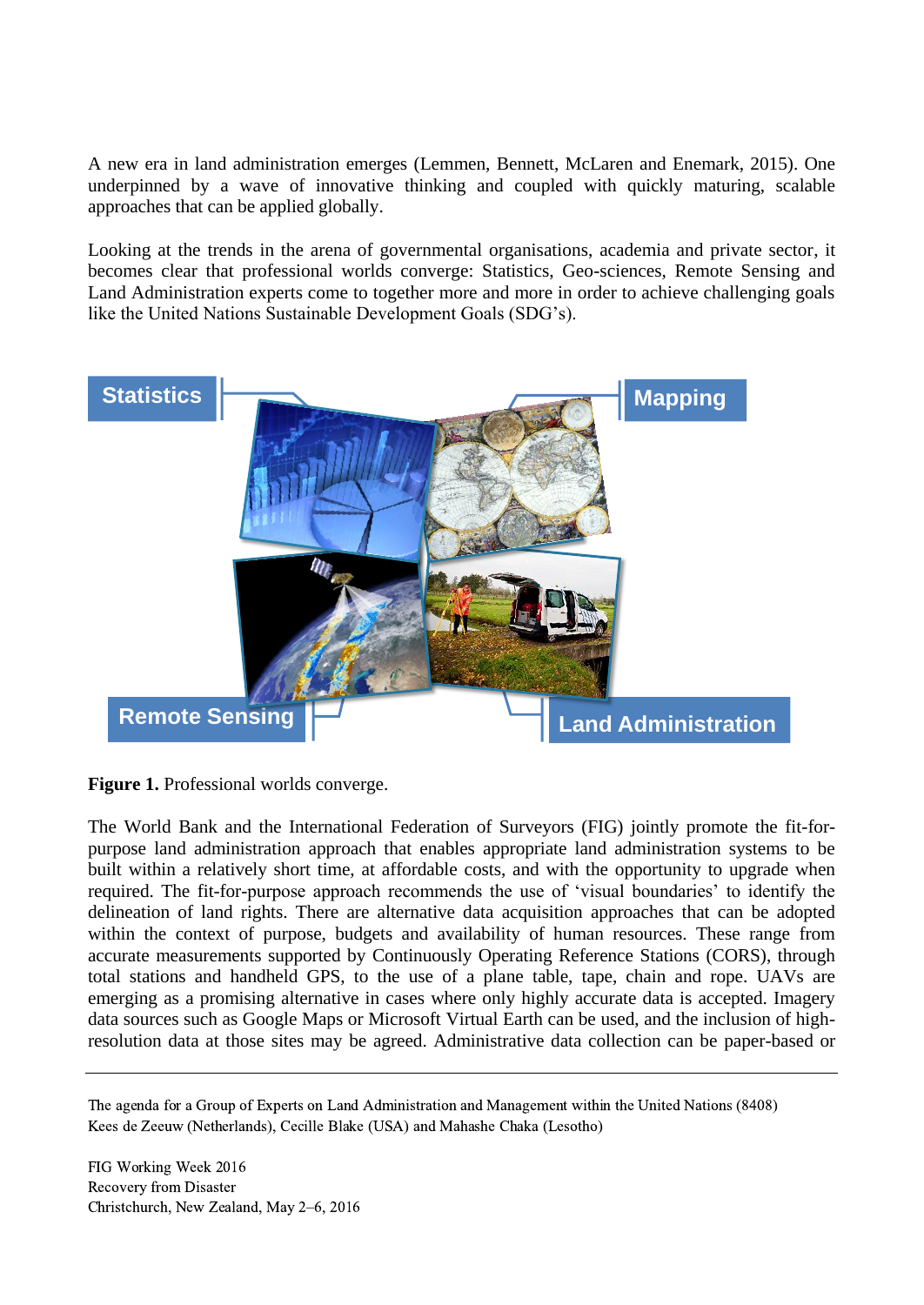digital. All these data acquisition options can include methods to describe and label data quality elements.

The need for land administration is in principle not about accuracy based on highly technical nationwide standards. Total coverage is urgently needed to secure land rights and manage the use of land, and also to avoid land grabbing and forced evictions and to ensure social injustice. A so-called fit-for-purpose approach is fast, affordable and ideal for meeting this requirement. As a second stage, positional accuracy can be improved over time using sporadic approaches. All activities require good management of quality-related metadata and the use of accepted standards (e.g. LADM). Continuous maintenance is needed and should be aligned with quality upgrading through the well-known processes of cadastral renovation, homogenisation, reconciliation and revision (Lemmen *et al.*, 2015).

Satellite imagery and new sensor techniques allow for fast basic inventory of general boundaries, using feature extracting technologies. This is where we need the private sector. The possibility of crowd sourced data, open source software and national open data policies are an opportunity, not a threat: community involvement can be organised now.

At the same time, a number of initiatives are emerging that are based on the concept of democratising land rights through citizen empowerment and crowdsourcing, including Open Tenure in SOLA from UN-FAO, MapMyRights™ Foundation, the Cadasta foundation, the Rights and Resource Initiative, the Missing Maps Project and MappingforRights.

Looking at these trends we should be aware we have reached a unique momentum at which the objective of land rights for the world can be reached within one generations time. Based on the current level of technology and knowledge, steps can be taken that wouldn't have been possible a decade ago. Also the basic requirement of standards like LADM and STDM has been accomplished, which makes it possible to develop guidelines and methods like the VGGT and Fit for Purpose Land Administration. With the right tools and infrastructures we are now challenged to prepare cases and best practices in the world for the true implementation and setting up of land administration systems. Partnership, leadership and finance are perhaps still the most challenging aspects in order to make our ambitions come true.

#### **4. GLOBAL INITIATIVES**

The UN Post-2015 Development Agenda includes consideration of the land issue across a wide range of objectives. The UN Committee of Experts on Global Geospatial Information Management (UN-GGIM) guides the development of technology infrastructure to support land applications. UN FAO has initiated and developed the 'Voluntary Guidelines on the Responsible Governance of Tenure of Land, Fisheries and Forests in the Context of National Food Security' (VGGTs). The World Bank has started assessment of good practices in the land sector through the Land Governance Assessment Framework (LGAF). UN-Habitat's Continuum of Land Rights is now a widely accepted

The agenda for a Group of Experts on Land Administration and Management within the United Nations (8408) Kees de Zeeuw (Netherlands), Cecille Blake (USA) and Mahashe Chaka (Lesotho)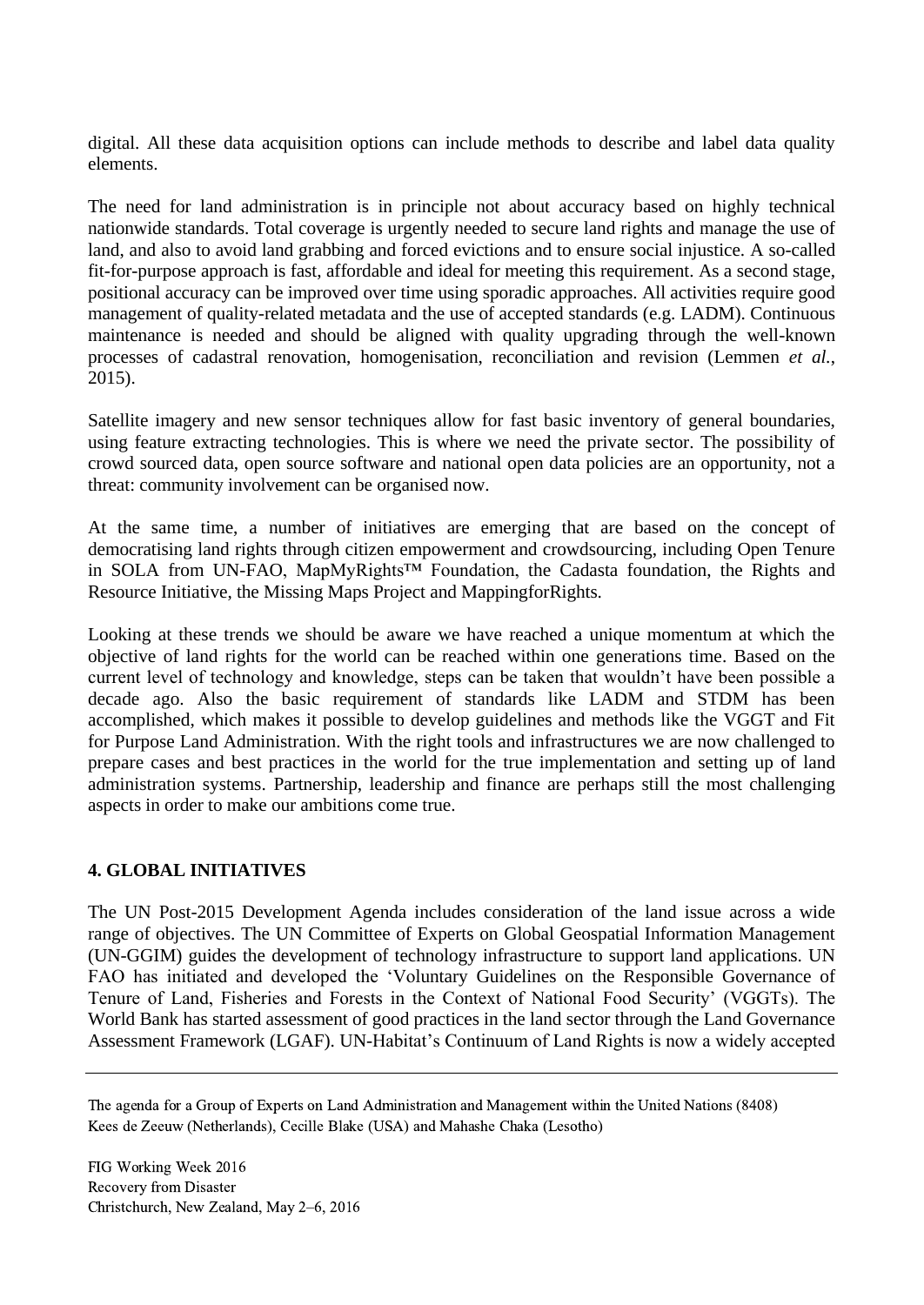philosophy. This breakthrough in the perspective of land rights is implemented in current land tools, as well as in those under development by the Global Land Tool Network (GLTN).

Awareness, leadership and financing are crucial to implementing and maintaining land management systems. Coordination, collaboration and partnerships ask for a professional approach. The United Nations can play a vital role in this process.

Entities such as the African Union, World Bank, Food and Agriculture Organisation (FAO) and United Nations Human Settlement Programme (UN-Habitat), UNECE, UNECA and UNESCAP have been assiduously working towards ameliorating land tenure, land administration and management challenges. However the issues remain a global concern particularly in developing countries (UN GGIM, 2015).

| Area of Work in Land Administration                    | FAO | <b>FIG</b> | UN Habitat World Bank | <b>UNECE</b> |
|--------------------------------------------------------|-----|------------|-----------------------|--------------|
|                                                        |     |            |                       |              |
| Land policy development                                |     | x          |                       |              |
| <b>Conflict resolution</b>                             |     |            |                       |              |
| Strengthening land governance arrangements             |     |            |                       |              |
| <b>Capacity Development</b>                            |     |            |                       |              |
| <b>Institutional Strengthening</b>                     |     |            |                       |              |
| <b>Building and Implementation of LAS</b>              |     |            |                       |              |
| Assessment and monitoring of land governance           |     |            |                       |              |
| Monitoring land issues and trends                      |     |            |                       |              |
| Drafting of land laws and policies                     |     |            |                       |              |
| Preparation and maintenance of cadastral maps          |     |            |                       |              |
| Land registration projects                             |     |            |                       |              |
| Advocating & Implementing the Fit for Purpose Approach |     | x          |                       |              |

**Figure 2.** Area of work in Land Administration (UN GGIM, 2015).

#### **5. UN GGIM**

The United Nations Economic and Social Council (ECOSOC) established the United Nations Committee of Experts on Global Geospatial Information Management (UN-GGIM) in July 2011 (ECOSOC resolution 2011/24) as the official UN consultative mechanism on GGIM. UN-GGIM aims to play a leading role in setting the agenda for the development of global geospatial information and to promote its use to address key global challenges. It provides a forum to liaise and coordinate among Member States, and between Member States and international organizations.

The priorities and work programs of the Committee of Experts are driven by Member States. The Committee of Experts is mandated, among other tasks, to provide a platform for the development of effective strategies on how to build and strengthen national capacity on geospatial information, as

The agenda for a Group of Experts on Land Administration and Management within the United Nations (8408) Kees de Zeeuw (Netherlands), Cecille Blake (USA) and Mahashe Chaka (Lesotho)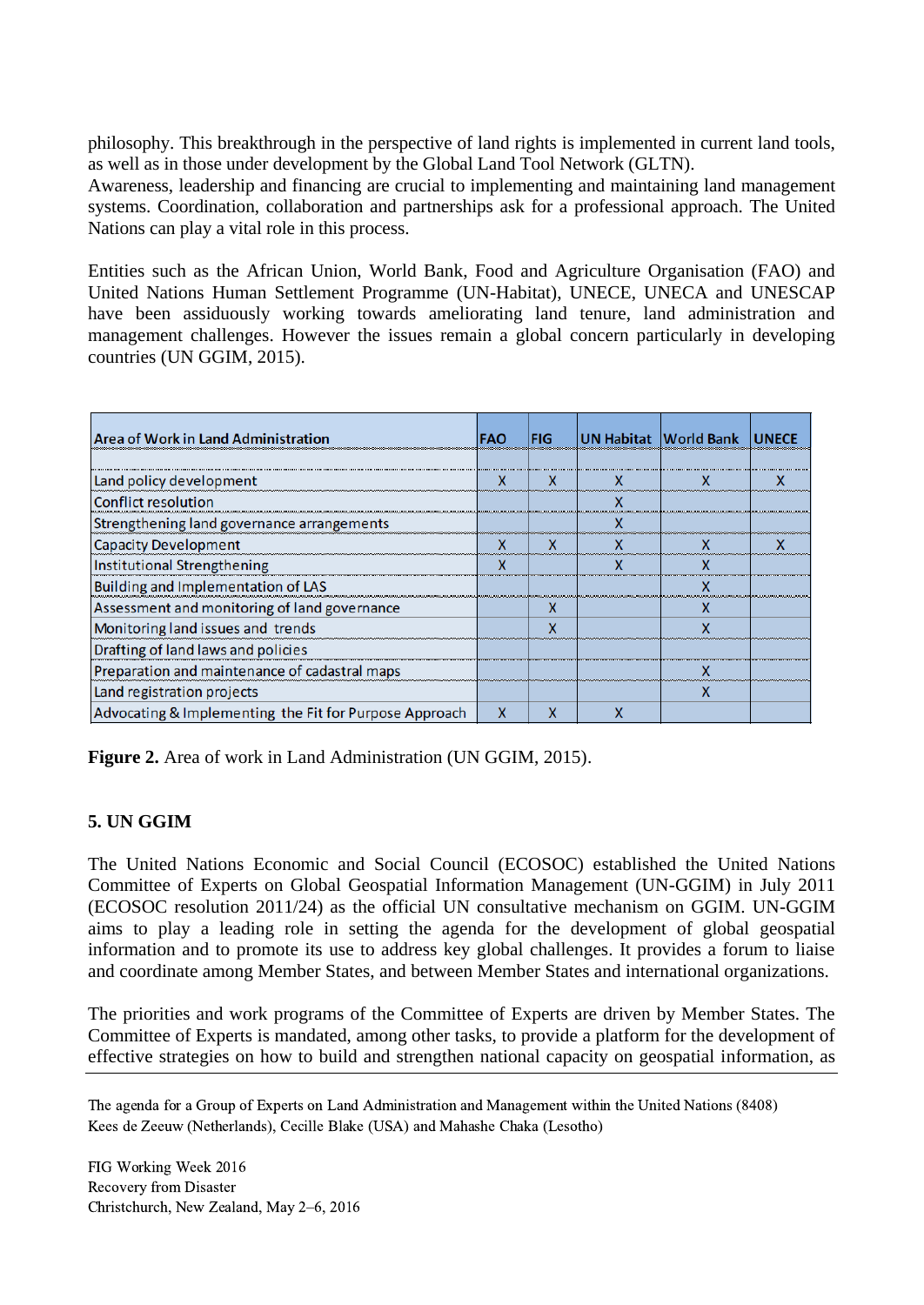well as disseminating best practices and experiences of national, regional and international bodies on geospatial information related to legal instruments, management models and technical standards.

#### **5.1. UN-GGIM Operational Framework**

The work of the UN-GGIM is coordinated by the Secretariat at its headquarters in New York and the substantive work done through a network of regional committees and their working groups.



**Figure 3.** The structure of the Regional Committees of UN GGIM.

Each UN-GGIM regional entity plays a vital role liaising with the UN-GGIM Secretariat on topics of interest and major developments in intervening periods between meetings of the Committee of Experts, facilitating regional development and discussion, and formally feeding into the Committee of Experts. UN-mandated regional bodies are established in the Asia-Pacific, the Americas, the Arab States, Europe and Africa.

#### **5.2. UN-GGIM Expert Groups and Working Groups**

The working agenda for the UN-GGIM is further underpinned by the several Working Groups and two Expert Groups. These groups focus on progressing the work items and following up on decisions adopted at the annual session.

Expert Groups:

1. United Nations Expert Group on the Integration of Statistical and Geospatial Information

The agenda for a Group of Experts on Land Administration and Management within the United Nations (8408) Kees de Zeeuw (Netherlands), Cecille Blake (USA) and Mahashe Chaka (Lesotho)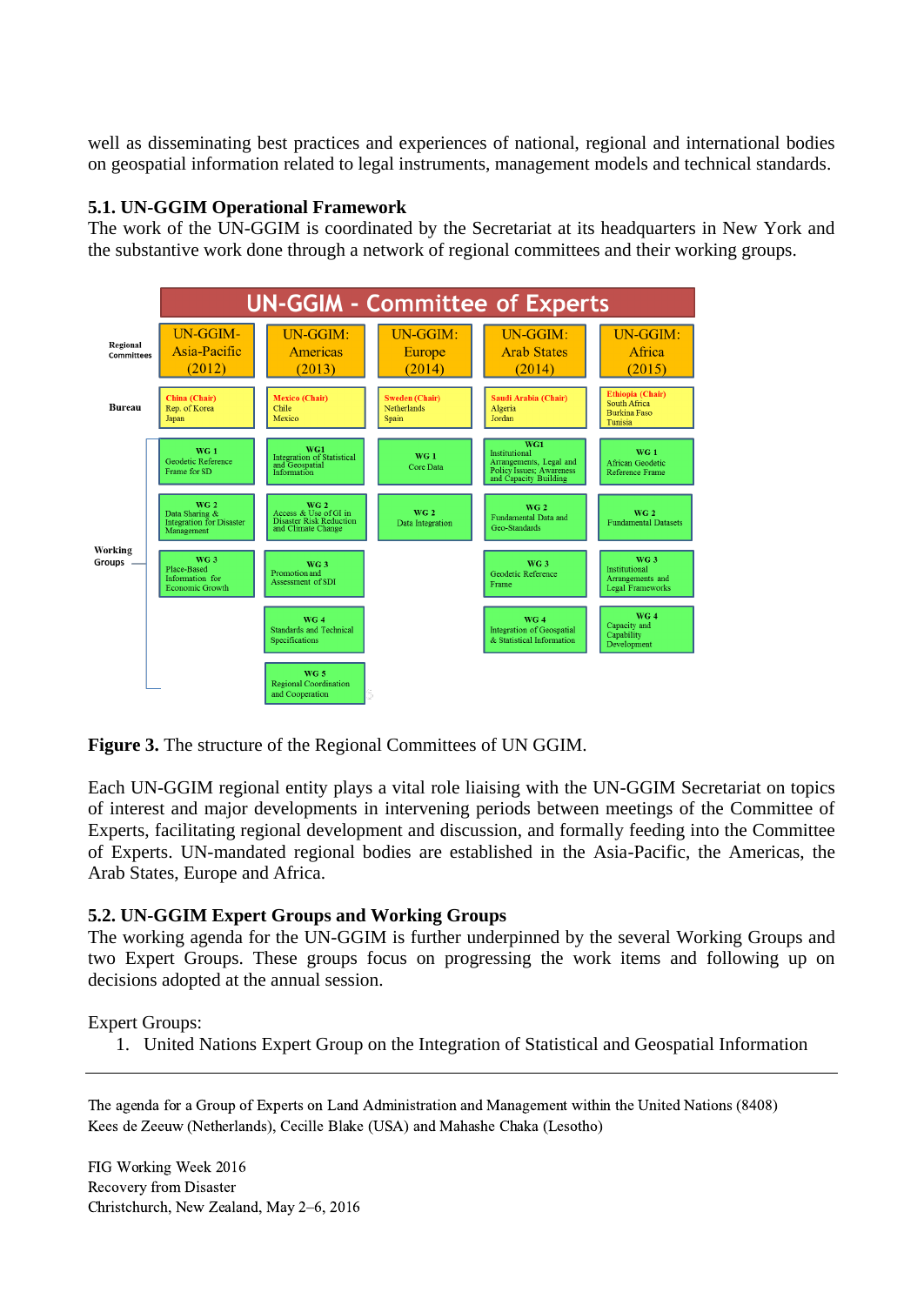2. The United Nations Expert Group on Land Administration and Management (UN-EG-LAM)

Working Groups:

- 1. Working Group on Global Geodetic Reference Frame
- 2. Working Group on Development of a Statement of Shared Principles for the Management of Geospatial Information
- 3. Working Group on Trends in National Institutional Arrangements in Geospatial Information Management
- 4. Working Group on Geospatial Information and Services for Disasters (WG-Disasters)

### **5.3. The United Nations Expert Group on Land Administration and Management (UN-EG-LAM)**

During the fifth Expert Meeting in New York from August  $5 - 7$ , 2015 the committee of experts endorsed the establishment of an Expert Group on Land Administration and Management (UN-EG-LAM) by decision 5/105. Based on this decision objectives, functions and activities have been defined for this Expert Group.

The major objectives of the Group of Experts are to:

- Play a leading role at the policy level by raising political awareness and highlighting the importance to decision makers of the need for timely and fit for purpose land administration and management and;
- Encourage the use of geospatial information tools and systems to improve the legal certainty of all citizens in the world with respect to the registration of the relation between people and land.

The functions of the United Nations Group of Experts will be to:

- Provide a forum for coordination and dialogue among global experts from the land administration and geospatial communities with a view to advance the activities related to the administration and management, and strengthening the use of geospatial information for good land governance;
- Propose work plans, informed by broad global consultation, to address the main areas of focus identified by Member states while ensuring that there are no overlaps or duplication with other initiatives;
- Address governance, data management, institutional and technology adoption and sustainability issues related to the implementation and management of efficient land administration and management systems, and transparent, functioning land markets and;
- Undertake work that is able to contribute to the Sustainable Development Goals of the UN indicator process and other areas as appropriate including, access to land, property rights, ownership, land degradation, rapid urbanization, and climate change, in coordination with other expert entities.

The agenda for a Group of Experts on Land Administration and Management within the United Nations (8408) Kees de Zeeuw (Netherlands), Cecille Blake (USA) and Mahashe Chaka (Lesotho)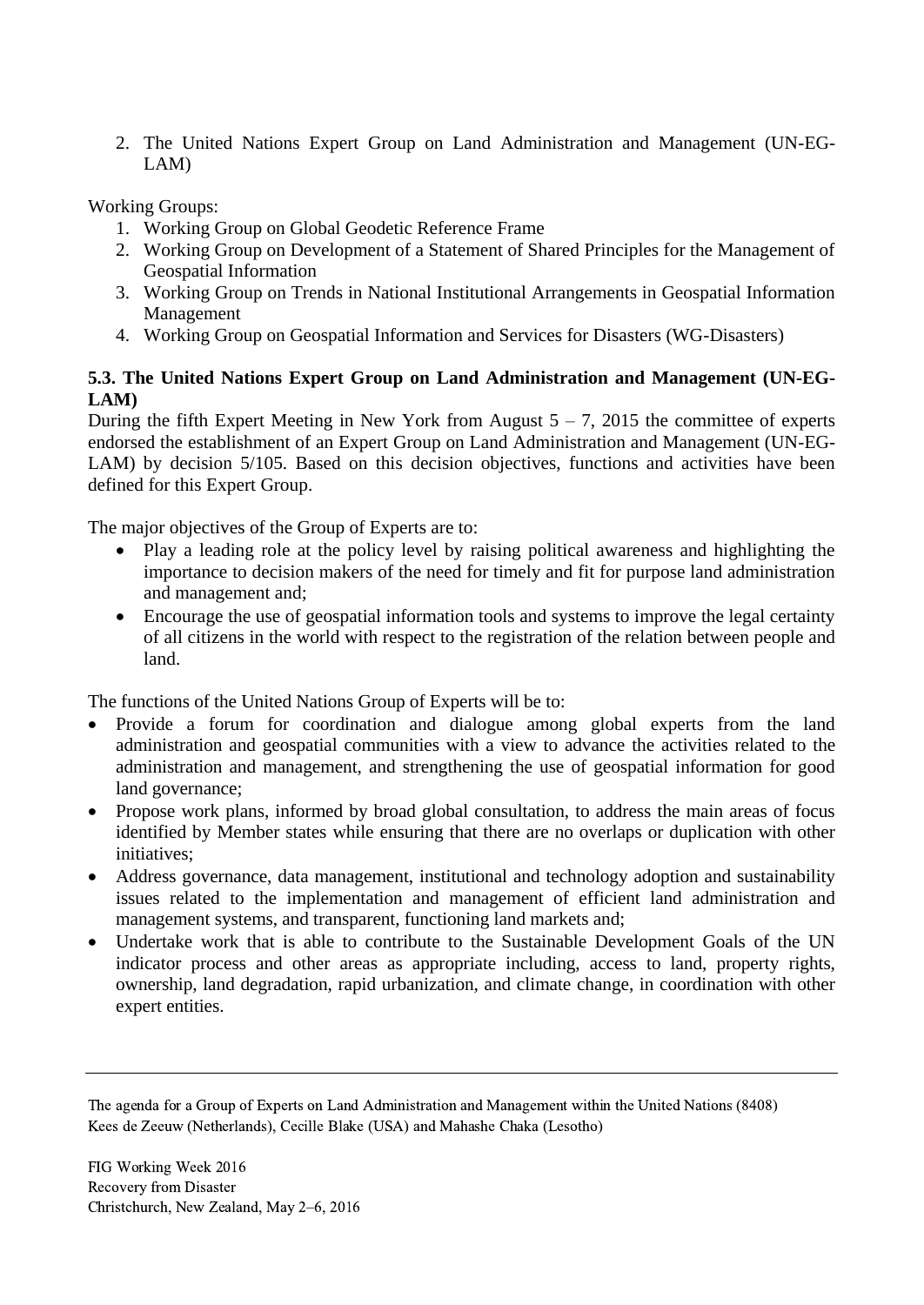To achieve these objectives, the United Nations Expert Group programme of work will focus on the following:

- Increase advocacy and raise political awareness for policy makers of pertinent land governance and management issues;
- Undertake activities that foster collaboration within the land management/governance and geospatial communities within the United Nations, and at national and international levels, including identification and addressing common issues of land management and governance in support of sustainable development;
- Take the leadership role in solving land administration issues with the focus on education, training and awareness, in addition to developing institutional capacity to implement the appropriate methodologies;
- Demonstrate the 'fit for purpose' approach by defining methodologies for different scenarios;
- Document, share and promote a variety of experiences/case studies showing the application of geospatial information to land administration;
- Examine existing land management tools and models and encourage use and access to facilitate the sharing of knowledge and experiences in their application;
- Explore the use of crowd sourcing and neighbourhood mapping to assist in assessments and;
- Emphasize the use and importance of a national cadastral map and geodetic framework as key contributors to land administration and a national spatial data infrastructure which supports other sectors – health, planning, infrastructure management, security and disaster management etc.

Actual and more detailed information on the Group of Experts can be found at the UN GGIM website: [http://ggim.un.org/UN\\_EG\\_LAM.html.](http://ggim.un.org/UN_EG_LAM.html)

## **6. FACILITATING COOPERATION AMONG LAND STAKEHOLDERS**

It is foreseen that in order to address and change the man to land challenge collaboration, partnership and cooperation among the many stakeholders will be pivotal to the work of the UN-GGIM Group of Experts on Land Administration and Management. Partnership is "a collaborative relationship between entities to work toward shared objectives through a mutually agreed division of labour" (World Bank, 1998). Partnerships are inherently complex vehicles for the delivery of practical solutions on the ground and at the strategic level.

While partnerships and collaborative initiatives can be challenging, it is important to create and sustain the benefits to be derived clearly. In this instance the UN-GE-LAM intends to pursue its role through such arrangements as it is believed that collaborative ventures inure to:

- Stronger, advocacy and awareness raising, a key goal of the group of experts. It also Catalyses behaviour and policy change in addition to enhancing corporate social responsibility;
- Multiply the transformative potential, in this case increase the use of new innovative methods and approaches to land titling and registration;
- Greater efficiency and effectiveness;

The agenda for a Group of Experts on Land Administration and Management within the United Nations (8408) Kees de Zeeuw (Netherlands), Cecille Blake (USA) and Mahashe Chaka (Lesotho)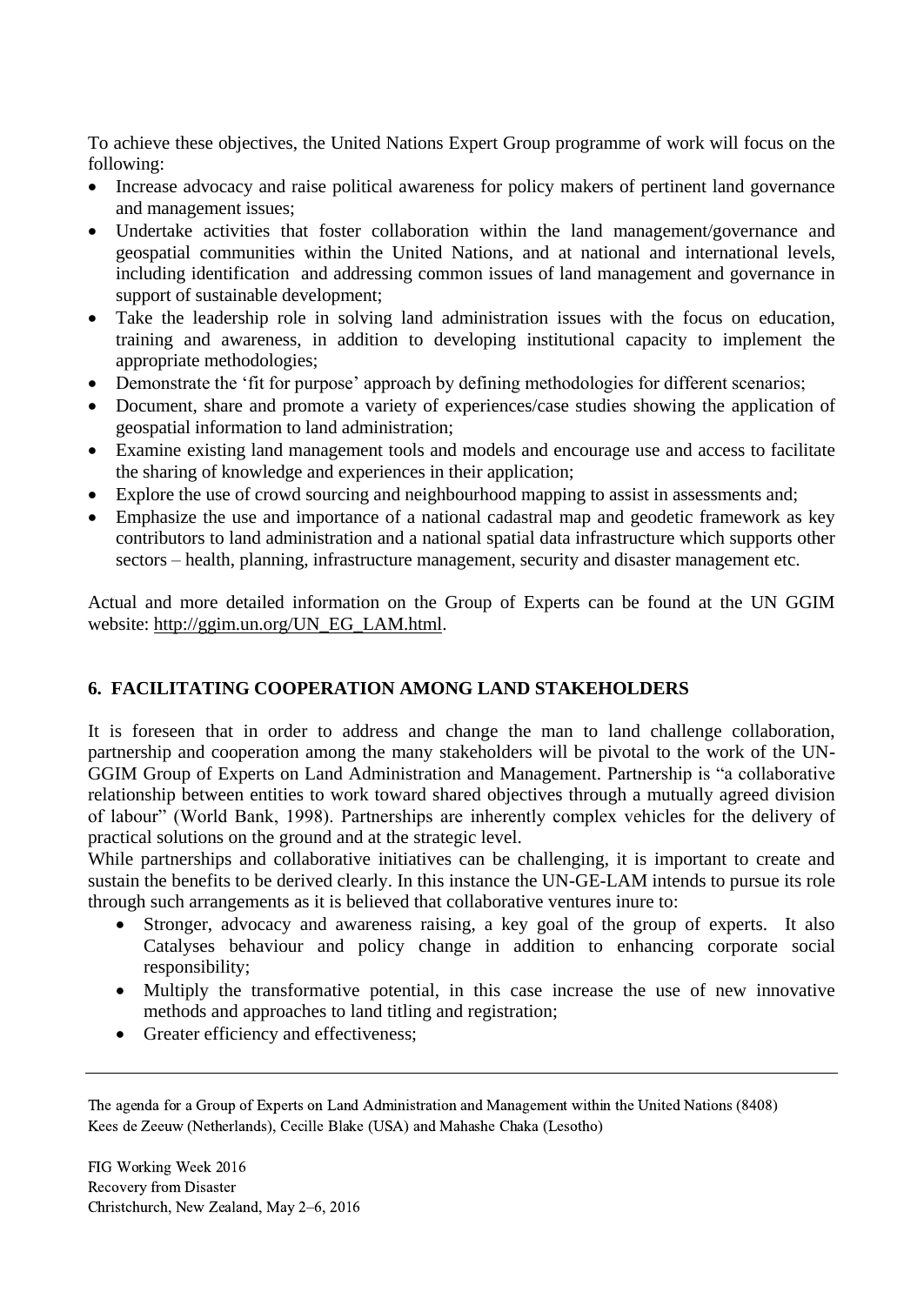- Strengthened and expanded knowledge base on land administration management, policies, legislation, practices, methodologies, technologies, systems, training and educational offerings etc.;
- New thoughts and innovation which are made more readily accessible.

UN-GE-LAM will adopt a double pronged strategic approach, one that is driven by global land administration issues, but is also Member State focused. UN-GGIM through DESA and UNSD will leverage its convening power to bring stakeholders together at the global, regional and local level. It will provide platforms for the articulation of land management issues, exchange of opinions and ideas and channel them into the policy process. It is believed that UN-GGIM has the means to foster greater alignment between global initiatives and national development strategies and to act as a conduit between local and national actors and in global policymaking processes.

### **7. CONCLUSIONS**

In order to achieve the Sustainable Development Goals and to have legal certainty for all citizens in the world, good geospatial information management and sound land administration are considered important prerequisites. It is believed that the momentum is right for the challenging but feasible ambition to have land rights for the world.

During the fifth Expert Meeting of UN-GGIM in 2015, the Committee of Experts endorsed the establishment of an Expert Group on Land Administration and Management (UN-EG-LAM). This Expert Group fits within the global setting, global agenda and global initiatives, and can play an important role in facilitating the needed leadership. UN-GGIM can do this by coordinating the cooperation between the United Nations Member States, and to link to other global initiatives and organisations, including academia, NGO's and the private sector.

The objective UN-EG-LAM is to play a leading role at the policy level by raising awareness and to encourage the use of geospatial information management for land administration purposes. During the UN GGIM High Level Forum meeting In Addis Ababa (April 2016), this experts group is having its first meeting and discussion on their work plan and activities. The agenda for the coming years will be set. During the FIG working week in New Zealand the outcomes and findings of this first meeting will be presented.

#### **REFERENCES**

Enemark S., R. McLaren, C. Lemmen and K. Bell, 2014. Fit-For-Purpose Land Administration. FIG Publication No. 60 (World Bank /FIG).

ISO 19152:2012 Geographic information — Land Administration Domain Model (LADM), International Organization for Standardization, 2012.

The agenda for a Group of Experts on Land Administration and Management within the United Nations (8408) Kees de Zeeuw (Netherlands), Cecille Blake (USA) and Mahashe Chaka (Lesotho)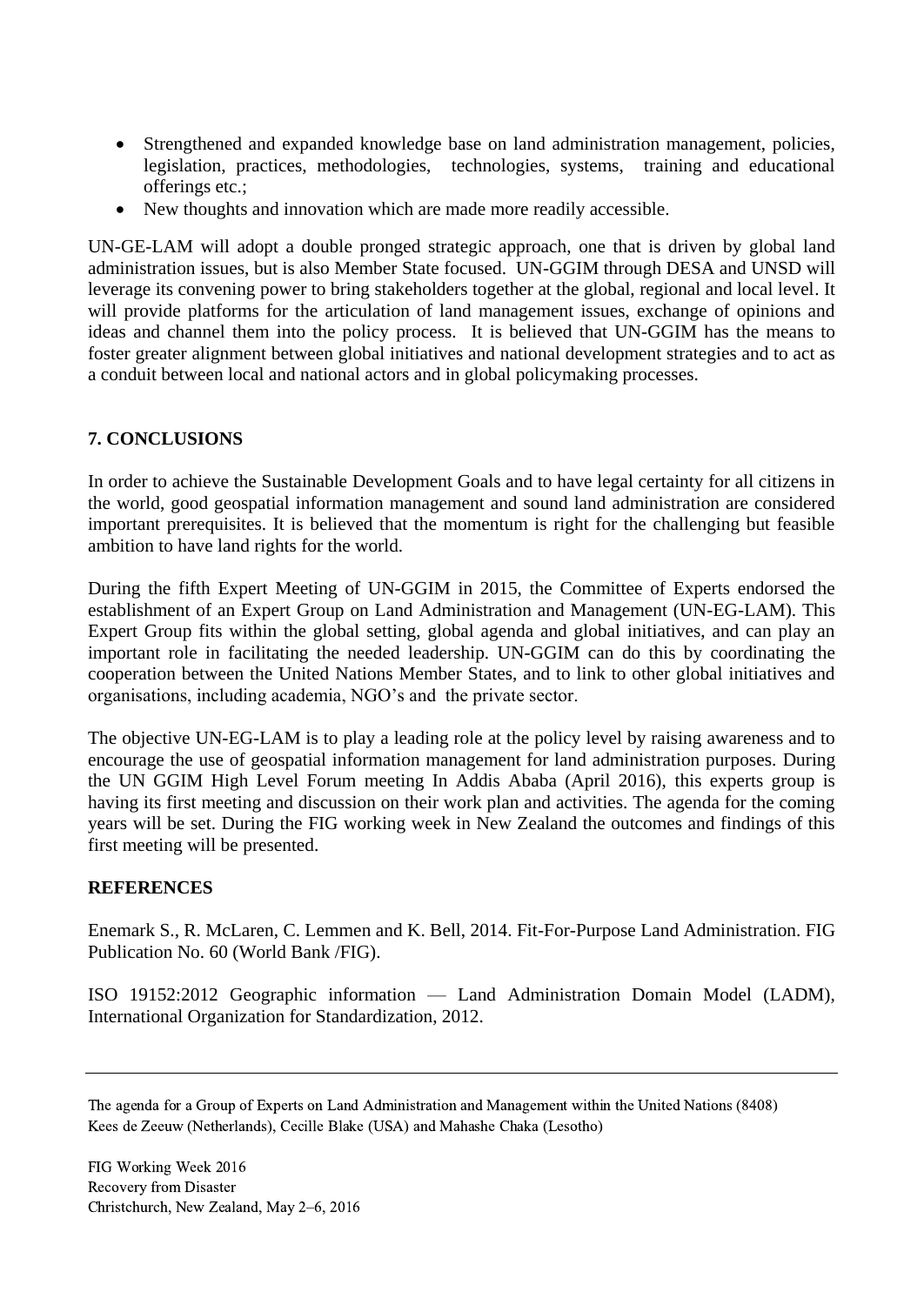Lemmen C., R. Bennett, R. McLatren and S. Enemark, 2015. "A new era in Land Administration emerges. GIM International – April 2015". [http://www.gim-international.com/content/article/a-new](http://www.gim-international.com/content/article/a-new-era-in-land-administration-emerges)[era-in-land-administration-emerges.](http://www.gim-international.com/content/article/a-new-era-in-land-administration-emerges)

United Nations Committee of Experts on Global Geospatial Information Management, The application of geospatial information – land administration and management, 2015. (Version 3.1, 13 July 2015).

Williamson, I., Enemark, S. Wallace, J. and Rajabifard, A. 2010. Land Administration for Sustainable Development. Redlands. ESRI Press.

World Bank, Partnerships Group, Strategy and Resource Management, "Partnership for Development: Proposed Actions for the World Bank" (discussion paper, May 20, 1998), p. 5.

Zeeuw de, C.J. and C. Lemmen, 2015. Securing land right for the world. FIG Working Week 2015 "From the Wisdom of the Ages to the Challenges of the Modern World". Sofia, Bulgaria, 17-21 May 2015.

#### **BIOGRAPHICAL NOTES**



**Kees de Zeeuw** is Director of Kadaster International at the Cadastre, Land Registry and Mapping Agency (Kadaster), The Netherlands and chair of the United Nations Group of Epxerts on Land Administration and Management (UN-GE-LAM). He holds an MSc degree in land and water management (1989). After long term contracts in Rwanda and

Bolivia he has been working more than 10 years in environmental and geo-information sciences at Wageningen University and ResearchCentre. After being responsible at Kadaster for product and process innovation (2007 – 2010), he now is responsible for the coordination of Kadaster's international activities and international cooperation projects. Kadaster International provides world wide advisory services in the domain of land administration, e-governance, geo-information services and SDI.



**Cecille Blake** is senior officer at the UN GGIM secretariat.



**Mahashe Chaka** is director general of the Land Administration Authority in Lesotho.

The agenda for a Group of Experts on Land Administration and Management within the United Nations (8408) Kees de Zeeuw (Netherlands), Cecille Blake (USA) and Mahashe Chaka (Lesotho)